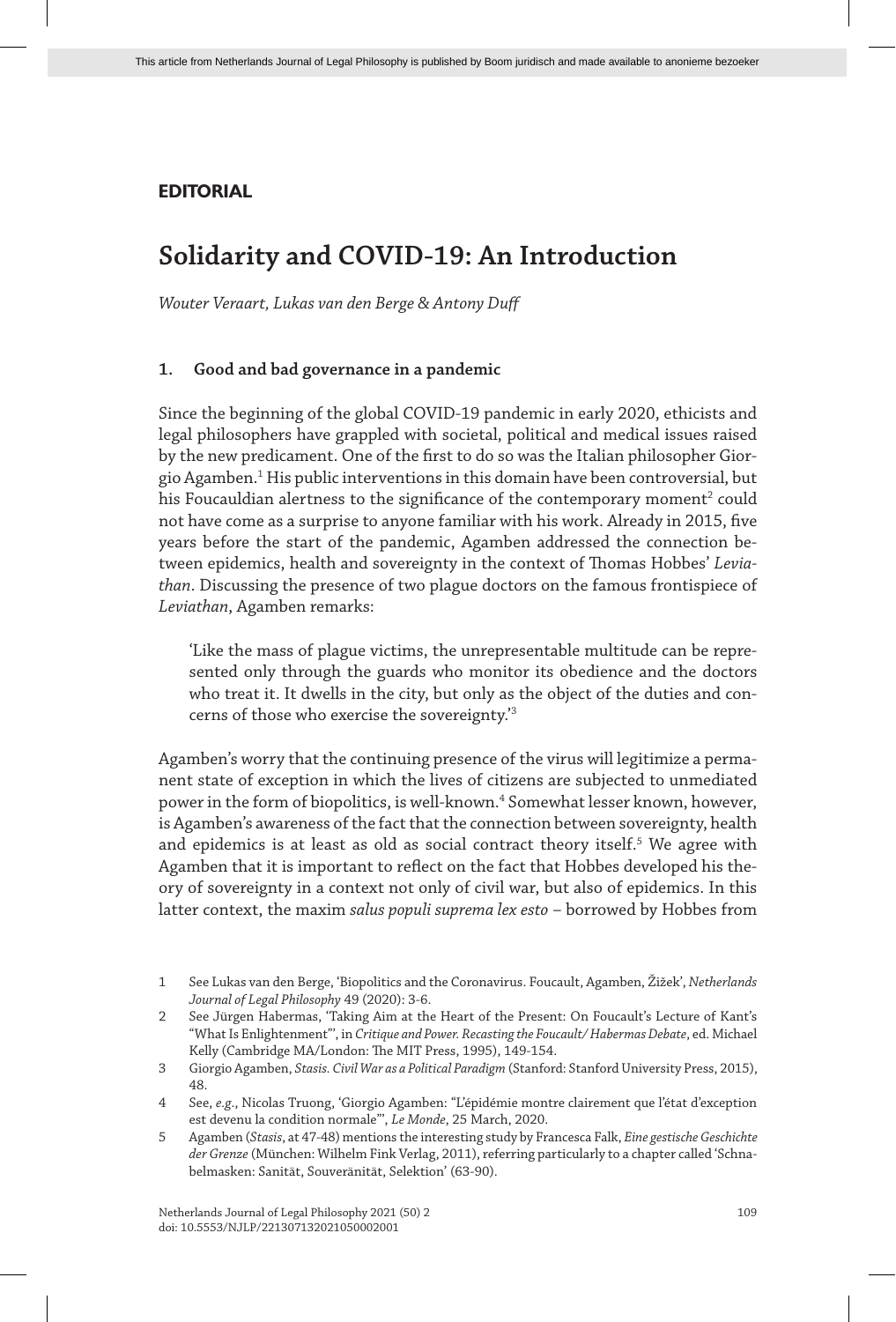Cicero – appears to acquire a concrete meaning which it otherwise would have  $l$ acked $6$ 

When Hobbes wrote *Leviathan* in the midst of the seventeenth century, the plague was endemic in London, with the biggest outbreak – in which the city lost 15% of its population – occurring in 1665-1666, less than fifteen years after *Leviathan* was first published (in 1651). Interestingly, another iconic moment in the history of political and legal thought can also be connected to the plague. 'The Allegory of Good and Bad Government', a fresco series which can still be admired in the Palazzo Pubblico in Siena, was painted in 1338-1339 by the Sienese artist Ambrogio Lorenzetti. Only a decade later, in 1348, Lorenzetti would become one of the early European victims of what was later known as the Black Death, the catastrophic outbreak of the plague between 1347 and 1352, during which between 45% and 60% of the population in Europe died.7

In a blog post that appeared in the summer of 2020, the American philosopher Zev Trachtenberg has tried to make sense of the looming presence of the plague just 'outside' the borders of the Sienese fresco series. How should these be understood in the specific context of an approaching pandemic?<sup>8</sup> Trachtenberg points to the fact that Lorenzetti's 'Allegory of Good Government', in which the good city is pictured, has no outside: '[E]verything that matters to the story it tells is visible; there is little sense that what is beyond the frame is relevant.' Somehow, the good city appears to be built on the easy assumption of 'minimally habitable environmental conditions'. However, this way of understanding 'good government' may be 'dangerously hubristic', as it 'encourages a deluded expectation of invulnerability'. According to Trachtenberg, 'we should expect unforeseen natural hazards, e.g. unexpected disease vectors, as surely as the return of the repressed'.<sup>9</sup>

Trachtenberg does not deny that Lorenzetti was deeply aware of the vulnerability of the city state's public institutions. However, the frescos are preoccupied with internal threats: the 'Allegory of Bad Government' depicts a model of government which, being morally bankrupt, propagates division, greed and war, and brings the city state on the brink of disaster. In the context of the pandemic, highlighting this internal threat to governance is still useful, as Trachtenberg also points out. Morally sound political and social institutions will be much better equipped to respond to the situation as soon as disaster strikes.<sup>10</sup>

6 Agamben, *Stasis*, 48.

9 Trachtenberg, 'Our Pandemic and Siena's Plague'.

<sup>7</sup> On Ambrogio Lorenzetti in general and his fresco series on good and bad government in particular, see, *e.g*., Patrick Boucheron, *The Power of Images* (Cambridge: Polity Press, 2018), with further references.

<sup>8</sup> Zev Trachtenberg, 'Our Pandemic and Siena's Plague: Looking Outside Lorenzetti's Fresco', 29 July 2020, available at https://inhabitingtheanthropocene.com/ (last accessed: November 2021).

<sup>10</sup> Trachtenberg, 'Our Pandemic and Siena's Plague': 'The basic idea is simply that the moral character that is the core of the republic's "inside" is expressed in political and social structures which enable better or worse responses to external dangers, anthropogenic or natural.'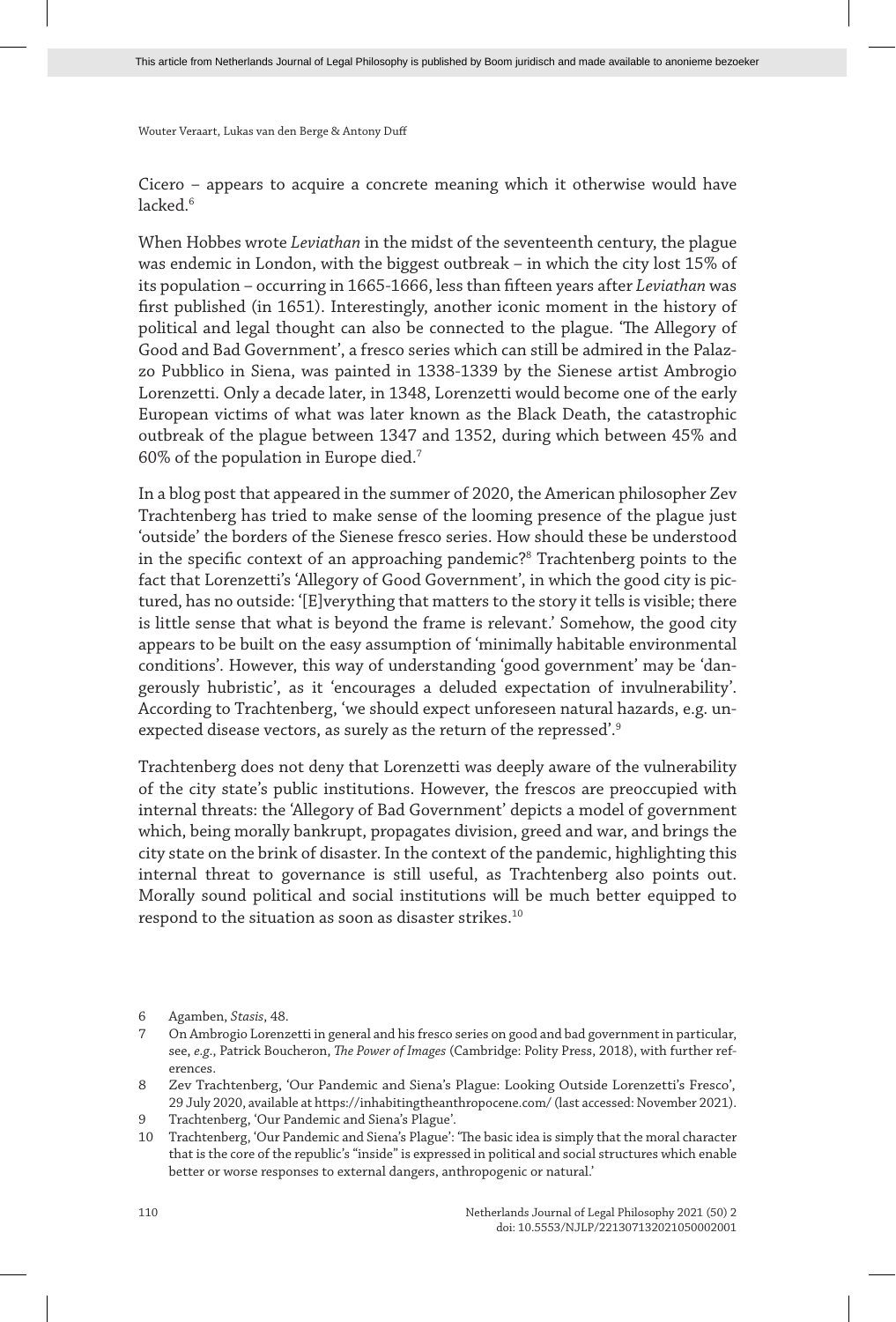In sum, both the *Leviathan*'s frontispiece and the 'Allegory of Good and Bad Government' can be connected to the threat of a pandemic, but neither of them is capable of visualizing it directly. On the frontispiece the sick and other inhabitants of the city are notoriously absent. Their existence can only be derived indirectly, from the presence of the city buildings and a few soldiers and doctors who can hardly be distinguished on the city grounds. Also in the 'Allegory of Good and Bad Government', a reference to external threats is absent. The 'diseases' which are depicted in the 'Allegory of Bad Government' are self-inflicted and internal: they all have a strictly moral, not a biological, character.

Perhaps depictions of sound government – in which the sovereign body is represented as a unified and well-functioning whole – are necessarily oblivious to external threats, such as the possibility of a devastating pandemic. The old idea of *mens sana in corpore sano* ('a healthy mind in a healthy body') might help us understand the 'hubris' of an idealized public body. The image's deliberate forgetfulness of possible disease and death makes the 'body politic' look even more powerful, untouchable and trustworthy.

However, when the pandemic strikes, this appearance of invulnerability can no longer be sustained. The pandemic not only hits the population at large, but also destabilizes one of the basic assumptions on which the political, legal and medical institutions are built. If the citizens can no longer rely on 'minimally habitable environmental conditions', the structures of their institutions themselves are put on the line. The ensuing crisis, its depth and length, the range of options which present themselves to 'control' the virus, all have an impact on the conditions of their living together, and will potentially disrupt its coherence.

How can governing in response to a global pandemic affect the living together of people and peoples in national and international communities? What does good – or bad – government within political, legal and medical institutions look like in such a predicament? This broad question is taken up in this special issue in no less than thirteen contributions, with a specific focus on the concept of solidarity, a moral-legal-political notion which is often invoked in situations in which the bonds within a community are put under serious pressure.

### **2. The concept of solidarity**

Although the meaning of solidarity as a concept is multifaceted and not clearly defined, the origin of the term in Roman law is not in doubt. Solidarity as a legal notion can be traced back to the Roman law of obligations. By the phrase *in solidum teneri* ('to be held liable for the whole'), the Roman jurists referred to a form of liability in which several debtors are each liable for the full amount or the full performance since the underlying obligation was considered to be *indivisible*. 11 Only after

<sup>11</sup> Julius Christiaan van Oven, *Leerboek van Romeinsch privaatrecht* (Leiden: Brill, 1945): 402-403; Reinhard Zimmermann, *The Law of Obligations. Roman Foundation of the Cilvilian Tradition* (Oxford: Oxford University Press, 1996), 53, n. 136.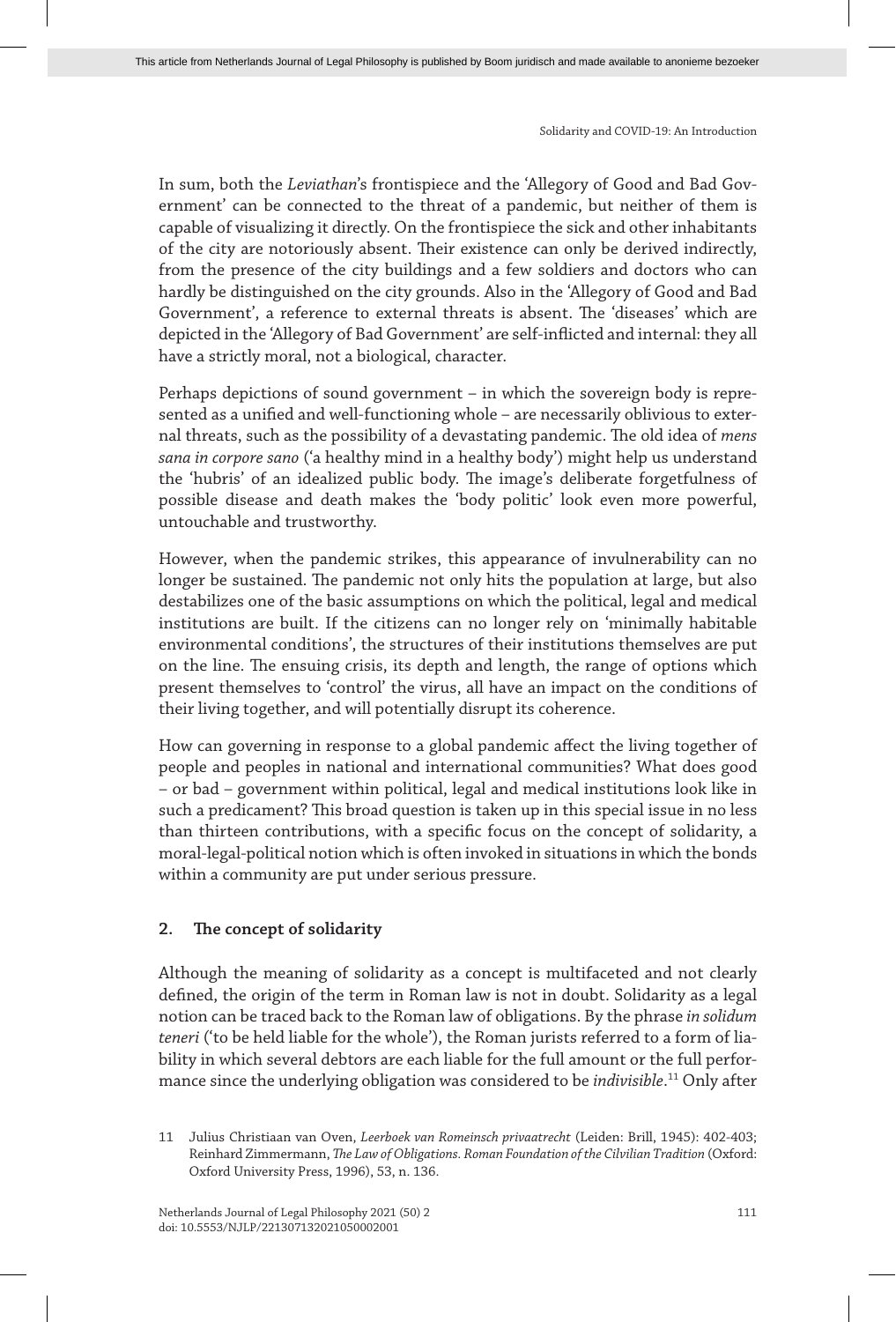the French Revolution did solidarity become a much broader political-legal concept, often understood as a moral and sometimes legal responsibility of individual citizens for the whole of the community.12 Presently, the concept in this latter, broader meaning figures in numerous constitutions and treaties, such as Article 2 of the Treaty on European Union, one of the two main treaties on which the EU is based.13

In his early work *The Division of Labor in Society*, the sociologist Emile Durkheim famously distinguished between two forms of solidarity: 'mechanical solidarity' based on what individual members of a community have in common, and 'organic solidarity', flowing from their mutual differences. Mechanical solidarity refers to the bonds between members of a relatively close community of like-minded people, sharing a system of strongly held moral convictions and beliefs: criminal law and punishment are connected to mechanical solidarity, as 'criminal' is what offends this 'common consciousness' and 'punishment' conveys the public shock in the form of a repression.<sup>14</sup> Organic solidarity, by contrast, is based on the complementarity of people who are fulfilling specialized tasks and functions in a highly complex and industrialized society. The bonds of 'organic solidarity' therefore do not spring from similarities, but from the fact that the division of labour makes the individual aware of both its dependency on *and* its specific contribution to the lives of others and the life of the community, understood as an harmonious 'whole'; legal sanctions within this domain of social and economic exchanges have a non-punitive, 'restitutory' character and are aimed at 'restoration of the *status quo ante*'.15

While describing this latter type of solidarity, Durkheim uses the metaphor of the community as a living organism to underline the symbiotic nature of this special bond between the individual and the larger whole:

'This solidarity resembles that observed in the higher animals. In fact, each organ has its own special characteristics and autonomy, yet the greater the unity of the organism, the more marked the individualisation of the parts. Using this analogy, we propose to call "organic" the solidarity that is due to the division of labour.'16

<sup>12</sup> See Hauke Brunkhorst, *Solidarity. From Civic Friendship to a Global Community* (Cambridge MA/ London: The MIT Press, 2005).

<sup>13</sup> See Andreas Grimmel, 'Solidarity in the European Union: Fundamental Value or "Empty Signifier"', in *Solidarity in the European Union. A Fundamental Value in Crisis*, ed. Andreas Grimmel and Susanne Giang (Cham: Springer, 2017): 161-175; Vestert Borger, *The Transformation of the Euro: Law, Contract, Solidarity* (PhD diss., Leiden University, 2018): 23-48.

<sup>14</sup> Émile Durkheim, *The Division of Labor in Society* (New York: The Free Press, 1997), 40; 61.

<sup>15</sup> Durkheim, *The Division of Labor in Society*, 68. Recently, Lisa Herzog has argued that Durkheim's organic solidarity also comprises a notion of equality of opportunity, as people should be able to 'spontaneously' choose their professions, thus connecting commutative with distributive justice. See Lisa Herzog, 'Durkheim on Social Justice: The Argument from "Organic Solidarity"', *American Political Science Review* 112 (2018): 112-124.

<sup>16</sup> Durkheim, *The Division of Labor in Society*, 85.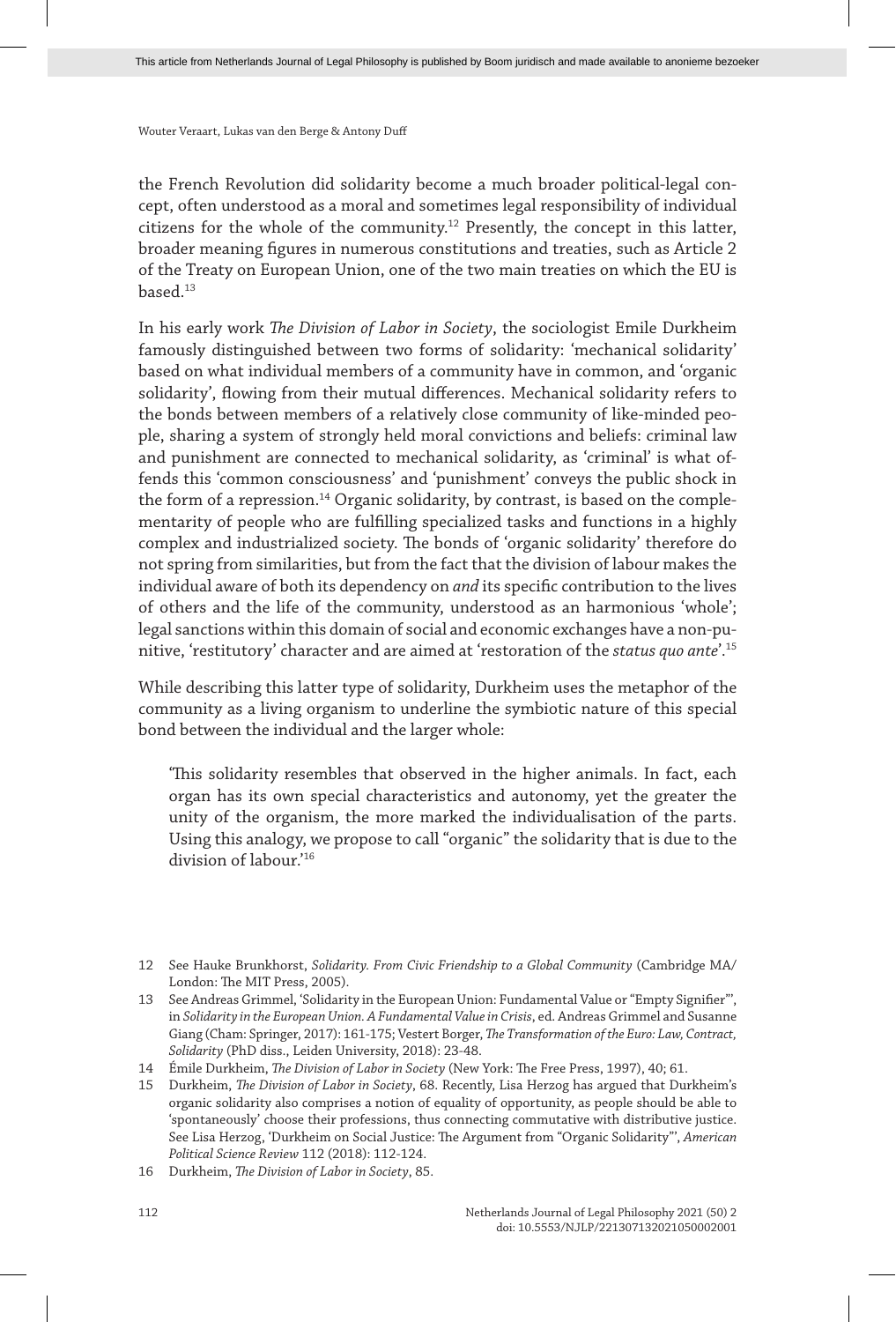According to Durkheim, morality 'consists in being solidary with a group and varying with this solidarity'. Being solidary is understood as a 'very strong feeling of the state of dependence in which [the individual] finds himself',<sup>17</sup> whereas solidarity, as 'the integrating element in a whole', deprives the individual of 'some of his freedom of movement'.18 Durkheim's organic solidarity, therefore, thrives in a highly diverse environment with lots of room for individualization, self-realization and specialization, but this does not imply unlimited individual freedom. On the contrary, the sentiment of 'being a part of the whole, the organ of an organism', may not only inspire 'daily sacrifices', but occasionally also 'acts of utter renunciation and unbounded abnegation'.19

Durkheim denies that a complex, industrial society in which organic solidarity predominates would have a weaker moral basis than the more homogeneous and 'primitive' society in which mechanical solidarity, based on a common system of beliefs, is central:<sup>20</sup>

'Why should more dignity attach to being complete and mediocre than in leading a more specialised kind of life, but one more intense, particularly if we can recapture in this way what we have lost, through our association with others who possess what we lack and who make us complete beings?'<sup>21</sup>

Durkheim's understanding that human beings can only become 'complete' in their relations and associations with others appears to resonate with the African philosophical concept of Ubuntu, in which 'a person is a person because of or by or through other people', an affinity that we cannot explore further here.<sup>22</sup> Nevertheless, writing in the late nineteenth century, Durkheim also admits that this 'new' morality as the main source of coherence in 'our present-day societies' is '[…] *still not developed to the extent which from now onwards is necessary for them*.'23

There is a lot in Durkheim's concept of organic solidarity that makes it interesting at this moment in time. First of all, his understanding of solidarity as, primarily, a moral notion – and not, as in Roman law, a legal obligation – driving people's inner motivations and feelings to act in a certain way, captures the fact that solidarity is often 'called upon' or 'appealed to'. Acts of personal sacrifice, of renunciation on behalf of the whole community, are exemplary expressions of solidarity *because* of their voluntary nature. This also means that it is problematic to legally enforce solidarity – *e.g*. by implementing a system of compulsory vaccination – without

- 17 Durkheim, *The Division of Labor in Society*, 173.
- 18 Durkheim, *The Division of Labor in Society*, 331.
- 19 Durkheim, *The Division of Labor in Society*, 173.
- 20 Durkheim's assumption that mechanical solidarity is the dominant form within so-called 'primitive' societies is clearly wrong, see Lewis Coser, 'Introduction', in Durkheim, *The Division of Labor in Society*, xxiv.
- 21 Durkheim, *The Division of Labor in Society*, 334.
- 22 See, *e.g*., Edwin Etieyibo, 'Ubuntu, Cosmopolitanism, and Distribution of Natural Resources', *Philosophical Papers* 46 (2017): 139-162, at 142.
- 23 Durkheim, *The Division of Labor in Society*, 174. Our emphasis.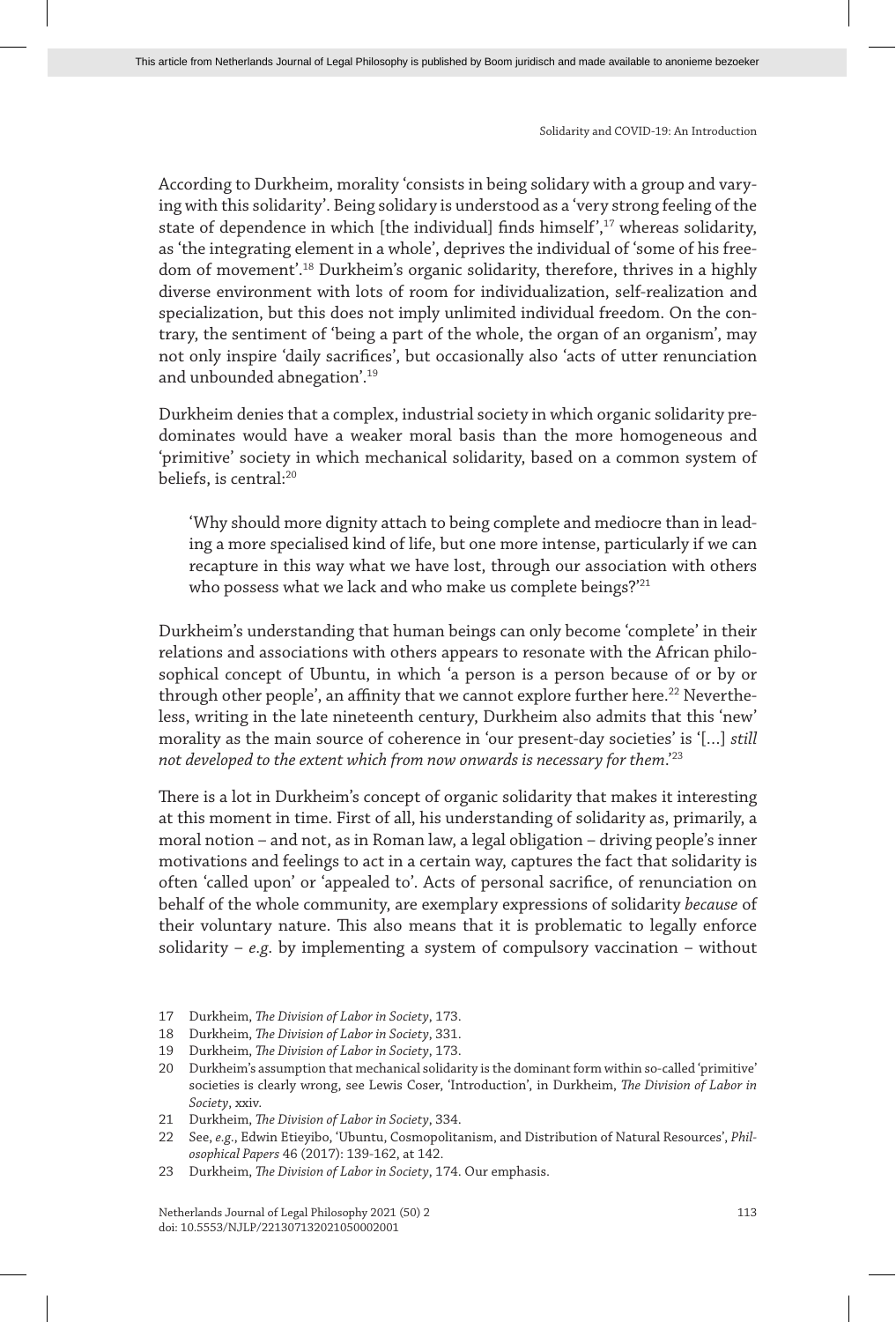connecting to a 'solid' moral basis within the actual, living communities of people(s) who together make up the republic. In that light, Hobbes' frontispiece image of Leviathan as an idealized, artificial body politic, somehow hovering *above* the republic while obfuscating the real lives, minds and bodies of its concrete inhabitants, seems patently insufficient.<sup>24</sup>

Second, Durkheim's concept of organic solidarity, explained by the popular nineteenth century metaphor of human society as a living organism, appears to be particularly fitting in a context of a virus which operates as a global threat to humankind as a biological species. In the globalized economy of the 21st century, the scope of organic solidarity, grounded in the division of labour, clearly transcends national and regional boundaries and cannot be understood otherwise than as global. Moreover, confronting humans primarily as biological agents, the current pandemic befits an era which climate scientists have recently begun to understand as the Anthropocene, a geological epoch in which humanity as a biological species has become 'a force of nature in the geological sense', whose numbers and technologies 'have an impact on the planet itself'25 – implying that, from now onwards, humans no longer have the luxury to deny their state of dependency towards the biosphere which surrounds them or to ignore their bonds of solidarity *vis-à-vis* the well-being of non-human forms of life and other elements of nature on this planet.<sup>26</sup>

If addressing the crisis caused by the pandemic in an adequate way would call for a global – or even ecological – version of Durkheim's organic solidarity, we can only conclude, with Durkheim, that, unfortunately, the ties of solidarity that we would currently need *between* the countries and peoples which together make up humanity as a biological species are 'still not developed to the extent which from now onwards is necessary for them'.27 The contributions to the present special issue in a way reflect this predicament, since only a minority of them address the theme of solidarity and COVID-19 from this encompassing, global perspective – whereas its urgency can be illustrated by the persistent, extremely unequal distribution of vaccines along the global North-South divide.<sup>28</sup> Nevertheless, we believe that this special issue will contribute to a better, critical and nuanced understanding of the role

24 If Hobbes' *Leviathan* has in fact 'two bodies', the artificial 'Body Politic' *and* the community of mortals inhabiting the republic, he appears to be ensnared in the same complexities as the medieval jurists who preceded him. See Ernst Kantorowicz, *The King's Two Bodies. A Study in Medieval Political Theology* (Princeton: Princeton University Press, 1981): 437: 'The jurists themselves, who had done so much to build up the myths of fictitious and immortal personalities, rationalized the weakness of their creatures, and while elaborating their surgical distinctions between the immortal Dignity and its mortal incumbent and talking about two different bodies, *they had to admit that their personified immortal Dignity was unable to act, to work, to will or to decide without the debility of mortal men who bore the Dignity and yet would return to dust*.' Our emphasis.

- 26 For a similar argument, see the contribution of Luigi Corrias in this volume.
- 27 Durkheim, *The Division of Labor in Society*, 174.

28 In August 2021, UN Secretary General António Guterres called COVID-19 vaccine equality the 'most pressing issue of our times'. See https://news.un.org/en/story/2021/08/1097202 (last accessed: November 2021).

<sup>25</sup> Dipesh Chakrabarty, *The Crises of Civilization. Exploring Global and Planetary Histories* (Oxford: Oxford University Press, 2018): 172-173.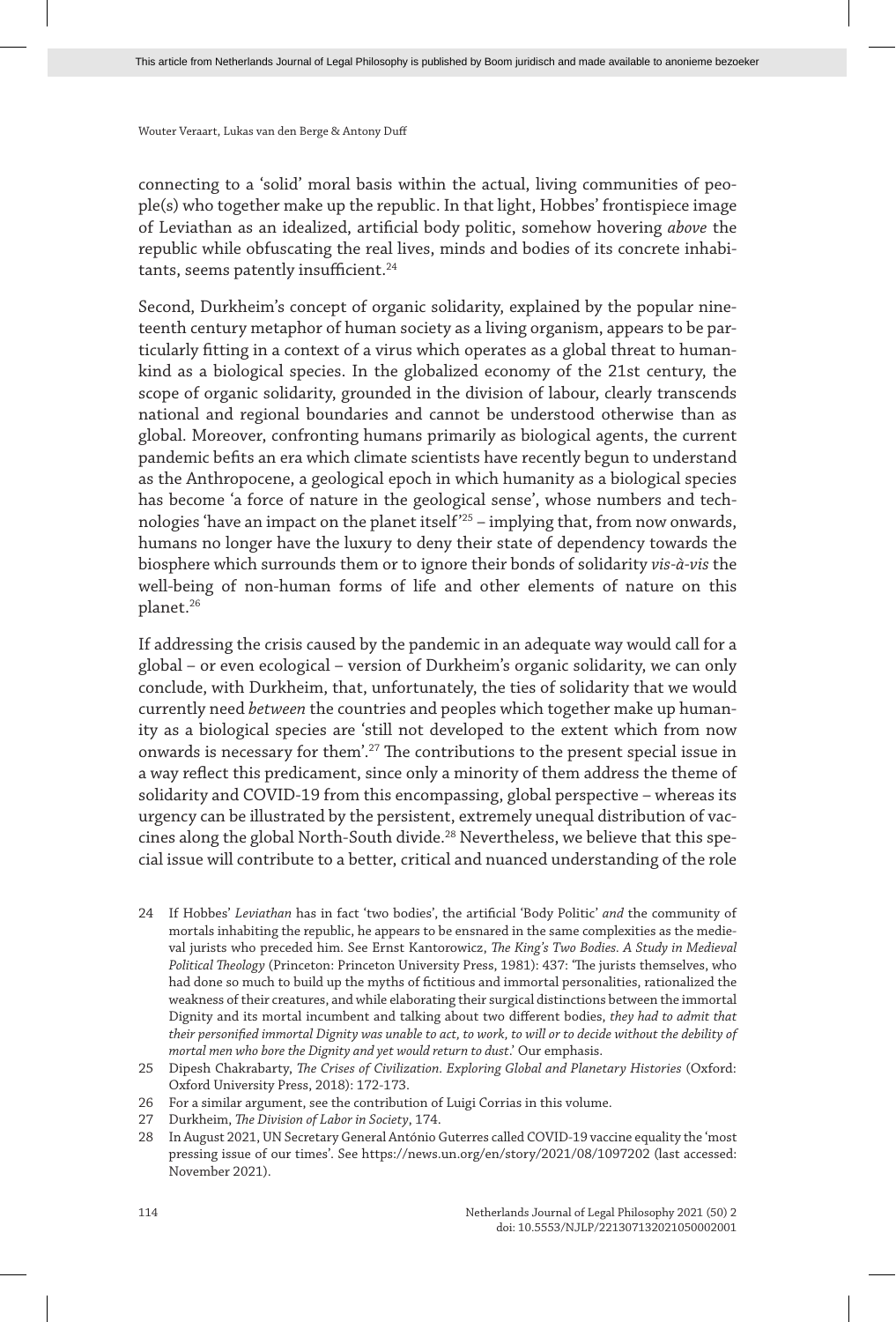of law and solidarity beyond the boundaries of the nation state in these years of the global pandemic.

#### **3. The contributions**

The thirteen contributions which make up this special issue are divided over five interrelated subthemes. In this last section we will briefly introduce these subthemes and the related contributions, in the order of their appearance in this volume.

#### *a. Solidarity and community*

The first four contributions interrogate the tensions within the community, caught between, on the one hand, the challenges of the pandemic, and, on the other hand, the enforcement of protective legal measures taken to keep the outbreak of the virus under control. In 'Solidarity and COVID-19', *Marli Huijer* describes a paradox in how governments are using solidarity as a rhetorical means to combat the pandemic. Building on the work of Michel Foucault, Huijer shows that governments often invoke solidarity in order to legitimize drastic disciplinary measures such as social distancing and lockdowns. Medically effective, these measures also reinforce widespread social isolation and therefore risk destroying the communal ties which, being the main source of solidarity, are so strongly needed to keep the basic commitments of individuals towards the community alive. Restoring these vital ties may be complicated because the exceptional measures risk prolongating themselves indefinitely or even turning into a permanent regime.

In his essay 'Solidarity and Community', *Luigi Corrias* explores two different conceptions of solidarity in the time of pandemic. Taking as his point of departure the relation of the individual to the local community, Corrias distinguishes between a conception of solidarity that is 'necessarily' connected to a group that shares a 'historically contingent final vocabulary' – as suggested by Richard Rorty – and another conception, 'solidarity of the shaken', which has been proposed by Jan Patočka. Whereas Rorty's conception appears to suffer from certain inconsistencies, Patočka's 'solidarity of the shaken', being based on 'the human capacity to build a community, even under difficult circumstances', may offer a more promising and imaginative way to grasp the potentialities of solidarity during the pandemic.

In 'Sick and Blamed', a Chilean case study into the dubious functioning of criminal law enforcement during the pandemic, *Rocío Lorca* relies on Durkheim's notion of 'mechanical solidarity'. According to Durkheim, criminal justice strengthens and affirms solidarity within the community by responding to an offense against the 'common consciousness' in a passionate way, expressing public outrage. In the Chilean case, however, punishment was meted out to a group of people who were unable to comply with the restrictive measures, because they were living in a deplorable state of rampant inequality which had been exacerbated under the pandemic. Therefore, a strict policy of law enforcement against these 'offenders' was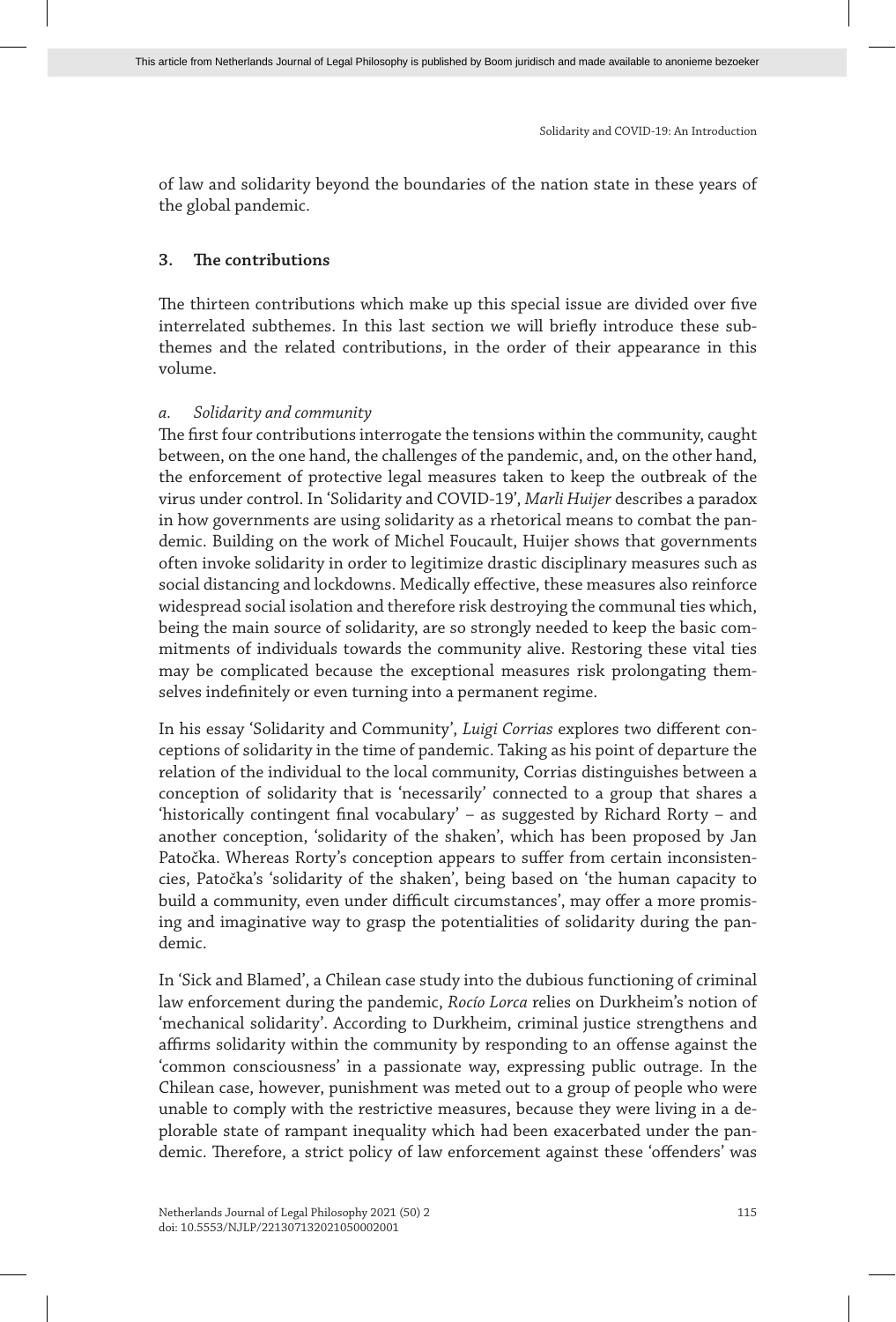meant to strengthen the community's solidarity under the pandemic, but in practice clearly undermined it.

The danger of not being receptive to the precarious situation of the other, is also the central theme in 'Welcoming the other in a pandemic society', by *Thomas de Jong* and *Carina van de Wetering*. The arrival of the pandemic has disrupted our relations with people and things, which means that people need to find new ways to connect to each other and to their material worlds. Reflecting on this situation, De Jong and Van de Wetering signal the instrumental way in which solidarity is used by politicians, government officials and scientists, as a means to 'sell' general policies that are ever more beneficial and efficient – a totalizing tendency in which 'the other' is reduced to an object of calculation. With reference to the work of Emmanuel Levinas and Jacques Derrida, they stress the need not to lose sight of the incalculable 'otherness' of the other, and for an openness towards the other as a necessary counterweight to the calculative reasoning which dominates in political discourse.

#### *b. Solidarity and freedom*

How should solidarity during the pandemic be understood in relation to people who are reluctant to conform to the rules and guidelines, and are invoking the protection of their individual freedoms? In his article 'Living with others in pandemics', *Konstantinos Papageorgiou* argues that within a liberal democracy, the state cannot bear the sole responsibility for fighting the virus. Given the threat the virus poses to the conditions of our living together as free and equal citizens, the state's obligation to ensure public health care for all citizens must necessarily be complemented by the responsibility of each one of its inhabitants *vis-à-vis* the well-being of others. Consequently, people who refuse to comply with reasonable policies in order to combat the virus, such as vaccination, could, by democratic means, legitimately be legally compelled to do so. Individual freedoms within a democracy are not absolute or free of charge: they do not come without responsibilities and duties towards others, the state, and, ultimately, humanity as a whole.

In 'Suffering from vulnerability', *Benno Zabel* approaches the clash between solidarity and freedom during the pandemic from a different angle. Zabel sketches a development in which the legal order of liberal societies not only protects the negative freedom of the individual citizens, but – increasingly – also behaves as a care-taker of the 'fears and insecurities' which accompany this freedom. During the COVID-19-crisis, care as a function of law has taken the upper hand, leading to measures aimed at promoting general well-being and security, at the cost of being at times repressive, authoritarian and excluding. Enough reason to rethink the connection between vulnerability, freedom and law: Zabel proposes an inclusive conception of law, in which the vulnerability and freedom of legal subjects are acknowledged, but the authoritarian tendencies of a 'caring' legal order are counterbalanced by an emancipatory agenda. According to Zabel, a revaluation of maturity, trust and solidarity at the community level will create room for equal participation in society and the legal order.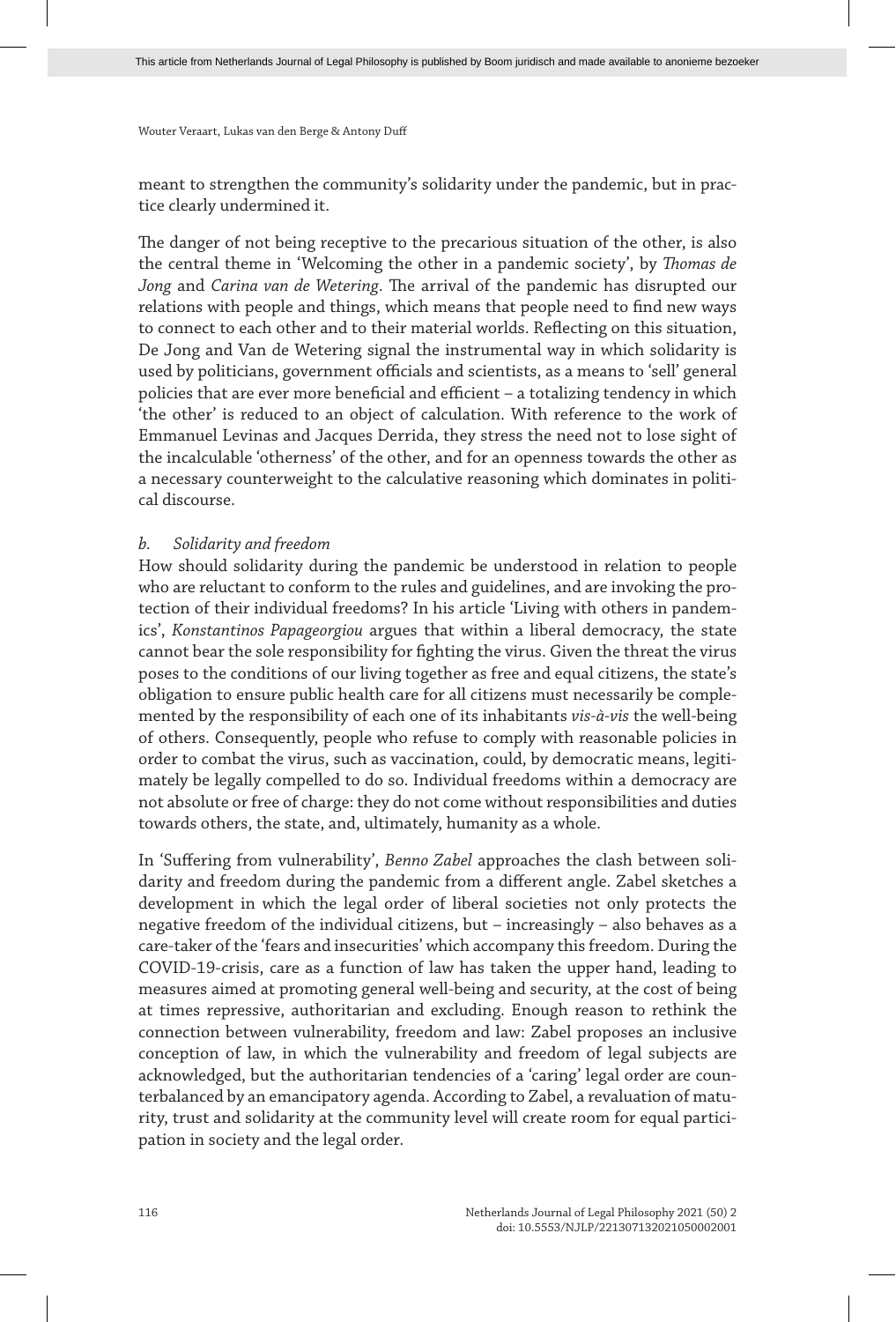In their article 'Solidarity, religious freedom and COVID-19', *Miriam Gur-Arye* and *Sharon Shakargy* discuss the clash between solidarity and religious freedom in an Israeli case study: the refusal of the ultra-Orthodox sects in Israel to comply with some COVID-19 regulations, such as those restricting mass prayer in synagogues or studying Torah in the yeshivas. The authors identify two explanations for this refusal, one based on religious beliefs and another on the socio-political wish to keep the ultra-Orthodox community separate from society and public life. Should this refusal to obey the rules be honoured as a legitimate 'cultural defence'? Gur-Arye and Shakargy argue that it should not, pointing to the main aim of the COVID-19 restrictions, which is to reduce the spread of the virus: the special duty to protect the lives and health of others temporarily overrides the deep wish to continue the religious practices.

#### *c. Solidarity and crisis*

The COVID-19-pandemic has caused a global health crisis, a wave of exceptional laws and other measures, and, in some cases and situations, states of emergency in countries, cities and hospitals. What does solidarity mean in a crisis or a state of exception? Probably the most notorious ethical dilemma in this regard is the problem of triage at intensive care units, arising when hospitals are confronted with an unprecedented influx of patients, a situation known as 'code black'. *Tobias Arnoldussen* addresses this issue in his Dutch case study 'Dividing the beds'. However, his main focus is not the ethical dilemma itself – the puzzle involving utilitarian and deontological solutions – but the question 'Who is leading the discussion?': the government, lawmakers, society or certain organizations? In his reconstruction of the public debate around 'code black' in the Netherlands, Arnoldussen shows how the medical expert organizations gradually took control over the discourse, a position which was in certain respects beneficial for them. Embracing Ulrich Beck's conception of cosmopolitan solidarity within a risk society, Arnoldussen is critical of this development: it transforms 'code black' from an ethical dilemma – which ideally should be a shared responsibility of everyone – into a management problem that supposedly concerns no one other than the expert managers who are now to make the decisions.

In 'What solidarity?' *Candida Leone* uses Durkheim's distinction between mechanical and organic solidarity in her analysis of three examples of how Dutch contract law responded to the economic fallout of the COVID-19-crisis. Briefly analyzing the application of the legal provision of unforeseen circumstances with regard to commercial lease contracts, the offering of consumer vouchers in cases where the service provided by the contract could not be delivered, and, lastly, a case of salary cuts as a condition for the reception of state aid, Leone concludes that the solidarity involved cannot always be fully equated with Durkheim's organic solidarity. Elements of mechanical solidarity appear to play an additional role as well, implying that both forms of solidarity remain relevant for the analysis of private law within modern legal systems.

*Amalia Amaya Navarro*, in 'The exceptionality of solidarity', starts with a question: Why is it that we are so much readier to help each other in times of crisis than in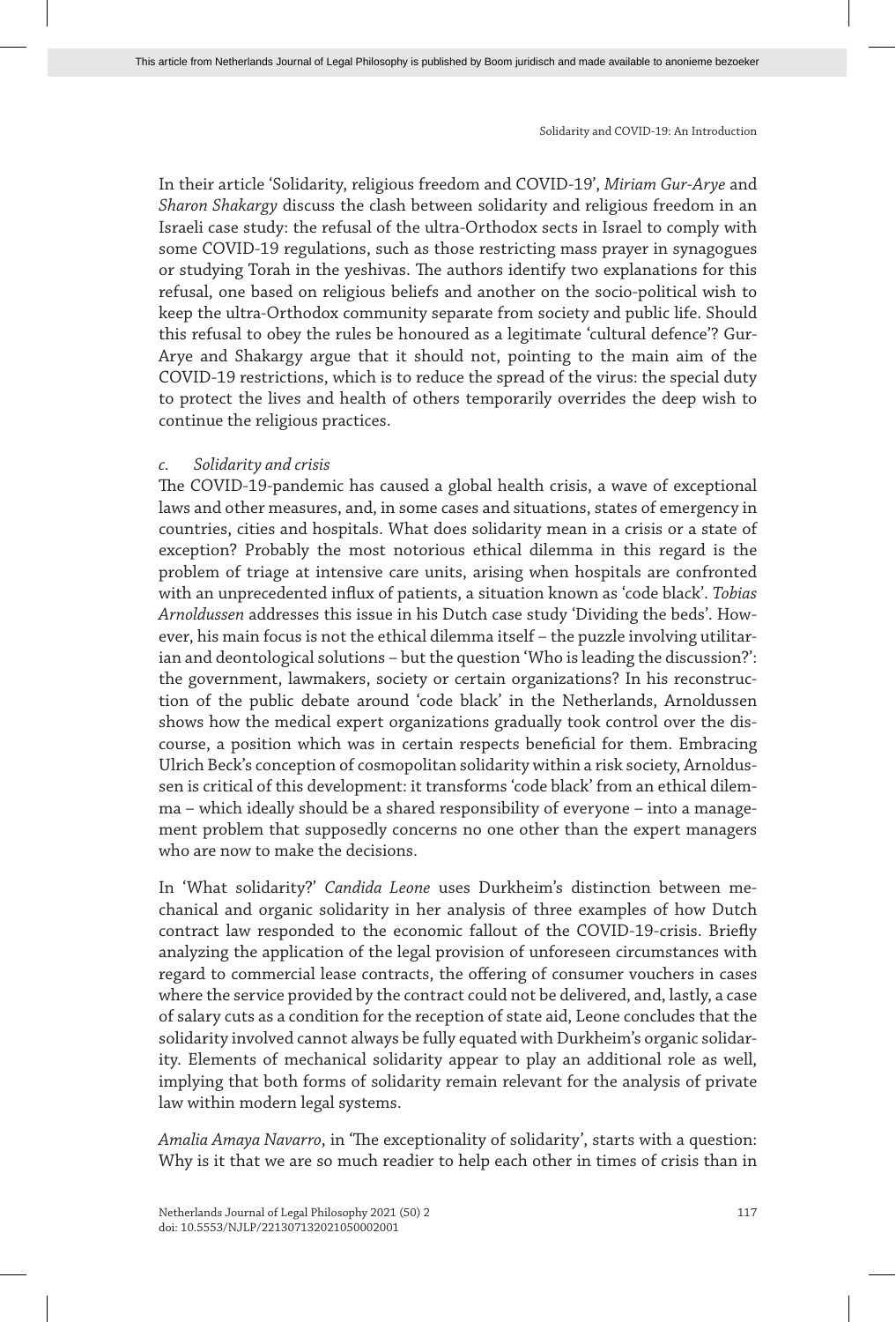normalcy? This is a tricky question because, in her analysis, most reasons we have to be solidary in a time of crisis also appear to apply in normal times. This leads to the central question: What would be needed for solidarity – understood as being close to 'fraternity', based on the acknowledgment of a common humanity – to last beyond a time of crisis? Answering this, Amaya Navarro discusses different factors to be taken into account. First of all, solidarity needs to be 'solidified' in formal, legal, structures, both within the state, and at the supranational and global level. Another important factor mentioned is that solidarity cannot, without contradiction, be pursued in an exclusionary way, but should always be realized in ways that promote, rather than erode, larger solidarities.

#### *d. Solidarity and populism*

How does the pandemic affect our reasonableness, and our willingness to act on a sense of justice, which are core conditions of democratic decision-making within a pluriform liberal society? Departing from John Rawls' theory of political liberalism, *Matt Matravers* shows in 'Justice and coercion in the pandemic' that the pandemic has exacerbated several existing problems within liberal democracies, such as structural inequalities in income, wealth and opportunities, and unreasonable forms of populism and conspiracy theories. As a result, basic assumptions which in Rawls' theory are more or less taken for granted are currently being tested. One of the questions raised by Matravers is whether those who refuse to be vaccinated are unreasonable, and what that means for how they ought to be treated. Since the group of the unvaccinated is diverse, there is no simple answer to these questions. In addition, the problem of the coercion of the unreasonable raises the fundamental question of how to demarcate the limits of the reasonable in a liberal democracy.

*Massimo La Torre*, in his essay 'Populism, the kingdom of shadows, and the challenge to liberal democracy' delves further into the phenomenon of populism, which appears to thrive in the years of the pandemic. Defining populism as 'a distinct ideal-type of approach to power, which can be defined by specific descriptive properties', La Torre points out how social distancing, lockdowns and the prohibition on touching each other, have provided the ideal conditions for a mediated universe, in which a dangerous alternative to liberal democracy can flourish. Using Guy Debord's *La société du spectacle* as his main point of reference, La Torre describes how in this digital world of 'screens', icons, and images, truth and political argument are no longer sought, but replaced by a visual experience, a show, ruled by a phantom leader.

#### *e. Global Solidarity*

In the last contribution to this special issue, 'Global solidarity and collective intelligence in times of pandemics', *José Luis Martí* paints a bleak picture of the global struggle against the virus. While the COVID-19 pandemic can be described as a twofold global threat – which means that it is both a common problem for the entire world and that its solution can only come from a coordinated global response – the efforts to organize political solidarity on an institutional global level to combat the virus have all failed. This does not mean, however, that institution-